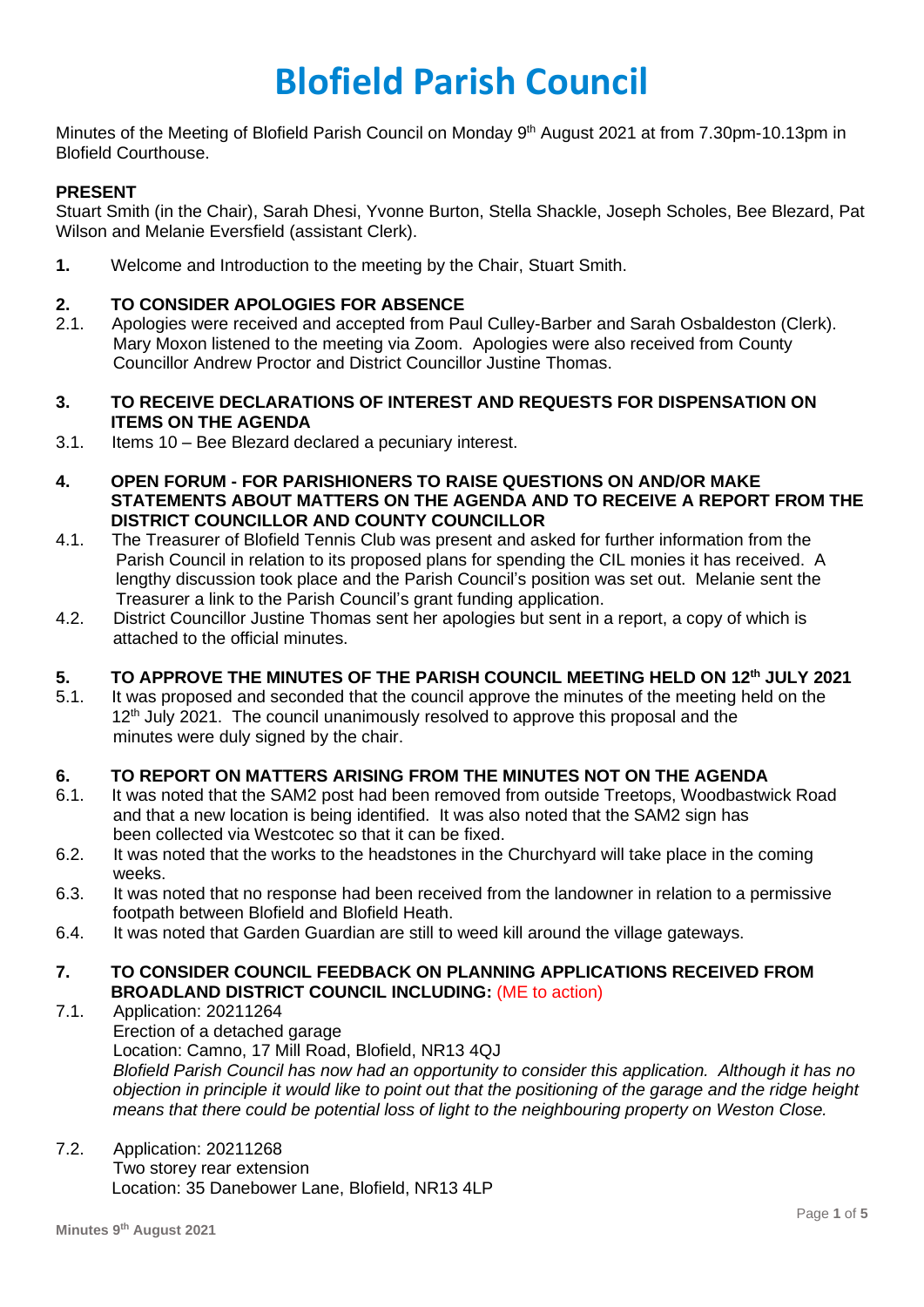*Blofield Parish Council has now had an opportunity to consider the application and wishes to make no comment to the proposals contained therein. However, if new or additional information comes to light then it would appreciate the opportunity to consider this once again.* 

#### **8. TO CONSIDER FEEDBACK ON ANY PLANNING APPLICATIONS RECEIVED SUBSEQUENT TO THE PUBLICATION OF THIS AGENDA** (ME to action)

8.1. Application: 20211371

Replacement of fencing to front (Retrospective)

 Location: Bramley Cottage, Lingwood Road, Blofield, NR13 4LL *Blofield Parish Council has now had an opportunity to consider the planning application. It should be noted that had this application not been retrospective then the Parish Council would have objected to it as it would prefer to see some form of soft boundary, rather than a 6ft fence, considering the rural location of the village and this is emphasised in Blofield Neighbourhood Plan ENV2. The Parish Council would also question the boundary of the new fence as to whether this is on Highway's land?* 

### 8.2. Application: 20211386

 Erection of ground floor retail unit and take away reception space with first floor accommodation, remodel and extension of kitchen and stores to the side and rear.

 Location: Tamarind Indian Restaurant, Woodbastwick Road, Blofield, NR13 4AB *Blofield Parish Council has now had an opportunity to consider the planning application. It has highway concerns in relation to vehicles reversing and pulling out on an already busy Woodbastwick Road and wonders if there would be sufficient car parking spaces for this development. Within the application is states that there are no flooding issues in the area. The Parish Council believe this not to be true and as stated in Blofield Neighbourhood Plan ENV3 the junction of Woodbastwick Road with Mill Road and Francis Lane is identified as a localised flooding area. It would also be helpful it some infiltration could be added to the flue to omit any further cooking smells that affect neighbouring properties.* 

#### 8.3. Application: 20211378

 Replacement of one grass tennis court with a Macadam surfaced court and new fencing Location: Tennis Court Number 4, Blofield Tennis Club, Margaret Harker Hall, Yarmouth Road, Blofield, NR13 4LE

*Blofield Parish Council has now had an opportunity to consider the planning application and wishes to make no comment to the proposals contained therein. However, if new or additional information comes to light then it would appreciate the opportunity to consider this further.* 

#### 8.4. Application: 20200077

 Erection of 4no. dwellings and associated works (reserved matters appearance, scale, layout & landscaping) including surface water drainage. Discharge of condition 7 phasing of application 20161588

 Location: Field South of Heathlands, Woodbastwick Road, Blofield, NR13 4QH *It was agreed that the Clerk seeks an extension to the deadline for comment so that the council has sufficient time to digest the new information and formulate a response. If an extension can be granted to 14th September, then the response can be bought to the Council meeting on 13th September. If an extension to that date is not accepted then Mary Moxon, Paul Culley-Barber and the Clerk be given authority to respond on behalf of the council.* 

#### **9. TO NOTE THE RESPONSE FROM NCC CHILDREN SERVICES / BROADLAND DISTRICT COUNCIL REGARDING THE WYNGATES LAND AND AGREE ANY NECESSARY ACTIONS**

9.1. The response from NCC Children Services was received and noted. Melanie stated that she had made contact with all parties to request another meeting but no response has been received thus far due to officers on annual leave. She will chase this (ME to chase) It was noted that the Chair had received a verbal update from Blofield Surgery to state that the access road would be built by December 2021/January 2022 and that in the meantime NCC will build a temporary access to the surgery so that the surgery can proceed with its building works.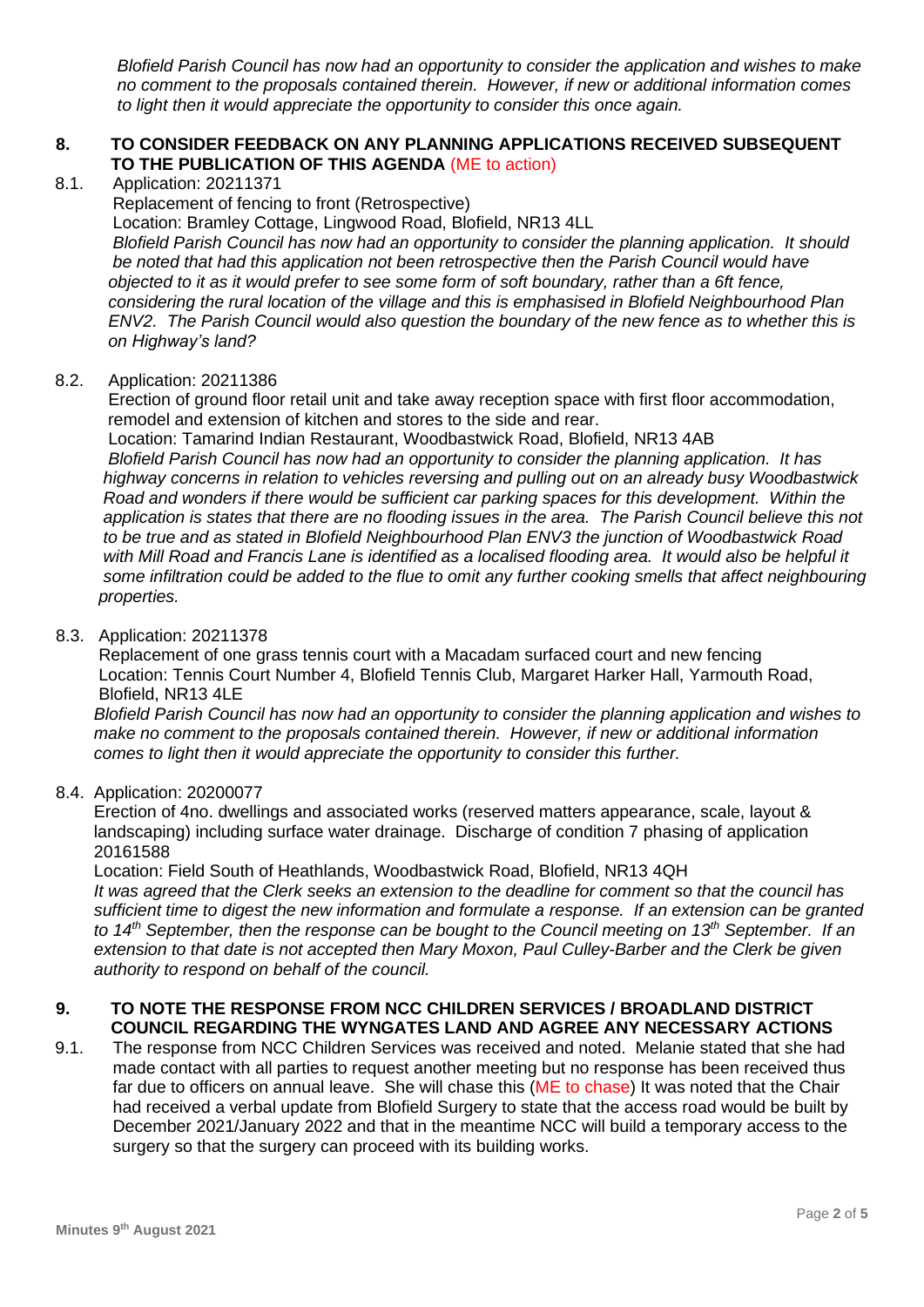#### **10. TO RECEIVE AN UPDATE ON THE TRANSFER OF WYNGATES LAND AND AGREE ANY NECESSARY ACTIONS**

10.1. Melanie stated that following the decision taken at the 26<sup>th</sup> July planning meeting nothing further had been received from our solicitors or Broadland District Council.

# **11. TO RECEIVE A REPORT ON MARTY'S MARSH AND APPROVE ALL NECESSARY ACTIONS**

- 11.1. Melanie distributed a report to the Parish Council for the meeting.
- 11.2. It was agreed that the Friends of Marty's Marsh applies to the District Councillors Members Fund for a second bench for the site. (ME to assist with this). It was also suggested that the benches on the site could have a plaque on commemorating the platinum jubilee.
- 11.3. It was noted that nothing had been received from the Land Registry as yet. (ME to chase).
- 11.4. It was agreed to contact the AGA Group and ask them to come on site to have a discussion with regard to the further gabions needing to be installed and also addressing the problems associated with the down stream. Once this has taken place AGA Group can then re-quote for the works. (ME to organise).
- 11.5. A letter to be sent to the Environment Agency informing them of the works that are needing to be undertaken and seeking their advice and approval. (ME to action).
- 11.6. It was agreed that Sarah Dhesi, Yvonne Burton and a Clerk work with a group from Brundall Parish Council to discuss the possibility of a bridge between Marty's Marsh and Cremer's Meadow. (ME to action).

## **12. TO REVIEW QUOTATIONS FOR GATES ON FOOTPATH 12 AT THE CHURCHYARD BOUNDARY**

- 12.1. To be considered at the September meeting.
- **13. TO RECEIVE AN UPDATE ON THE COURTHOUSE ASBESTOS SURVEY AND WINDOW REPAIRS AND AGREE ANY NECESSARY ACTIONS**
- 13.1. It was noted that the asbestos survey will be taking place on Monday 16<sup>th</sup> August. Once this has been received then the final building survey and fire reinstatement valuation can be released.
- 13.2. With regard to the planning application for the window repairs it was noted that Melanie and Stella had with the Courthouse Management Committee on Monday 26<sup>th</sup> July at 2pm. It was agreed to meet with another original contractor on site to see if they can re-quote and assist us at all. This will take place at 9am on 25<sup>th</sup> August.

### **14. TO APPROVE INVOICES FOR PAYMENT, NOTE COUNCIL FUNDS AND REVIEW INTERNAL MONTHLY CHECKS**

- 14.1. It was proposed and seconded that the council approve all payments of vouchers #84 #87 totalling £1,950.43 (see Appendix A). The council unanimously resolved to approve the proposal. Clerk (SO) to arrange payment.
- 14.2. The receipts list totalling an income of £2,672.62 was received and noted. (Appendix B)
- 14.3. The council noted the bank reconciliation up to the  $2^{nd}$  July 2021 (Appendix C).
- 14.4. The Council noted the Internal Control Monthly Check from 2<sup>nd</sup> August 2021 (Appendix D)
- 14.5. It was agreed that the Pest Controller attends to the wasp nest at a cost of £30.00. (ME to action)
- **15. TO RECEIVED AN UPDATE REGARDING THE COUNTRY PARK LAND LINKED TO THE 20171386 MEMORIAL HALL BRUNDALL DEVELOPMENT AND AGREE ANY NECESSARY ACTIONS, IF ANY**
- 15.1. The notes from the meeting with Helen Sibley, GI Officer at Broadland District Council were circulated. It was agreed to chase a site meeting with James from Hopkins Homes and invite Helen and Matt from the Fringe Project along. (ME to action).

# **16. TO RECEIVE AN UPDATE ON THE MEETING WITH ANDREW PROCTOR**

16.1. The notes from the meeting were circulated and noted.

### **17. TO RECEIVE FEEDBACK FROM HIGHWAYS ENGLAND REGARDING A47 DUALLING AND AGREE ANY NECESSARY ACTIONS**

17.1. The Statement of Common Grounds produced by Highways England was received. It was agreed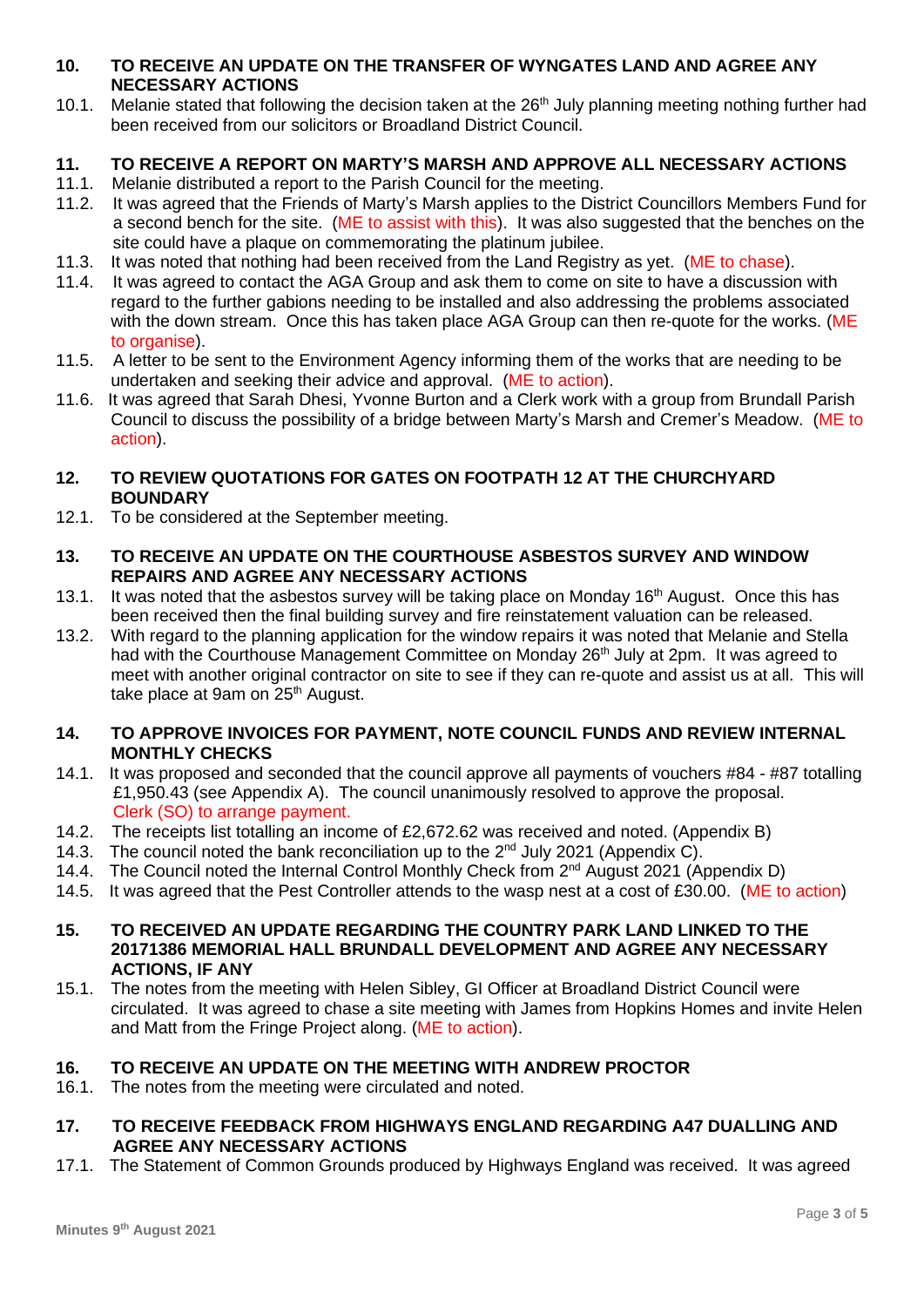to defer this until the September meeting so that the information can be fully digested before a response is made.

#### **18. TO RECEIVE AN UPDATE FOLLOWING THE HEATHLANDS MANAGEMENT COMMITTEE / COUNCILLOR MEETING REGARDING S106 AND AGREE ANY NECESSARY ACTIONS**

- 18.1. The notes from the meeting were circulated and noted. It was agreed to wait until Heathlands Management Committee come back to the council with further information.
- 18.2. Recent vandalism to the goal posts was also noted.
- 18.3. The latest RoSPA report from Heathlands Management Committee had been received. Stuart to analyse this. (SJS to action).

# **19. TO REVIEW COURTHOUSE CONSTITUTION**

19.1. It was agreed to alter the wording to 4.10 of the constitution to state that the Management Committee are responsible for insuring the contents of the building and the Parish Council are responsible for insuring the buildings. (ME to action).

# **20. TO RECEIVE INFORMATION IN RELATION TO BUILDINGS OF INTEREST IN THE PARISH**

20.1. The draft poll to be placed on the Parish Council Facebook page to gauge an interest from residents in relation to landmarks and buildings that make Blofield feel special was discussed. It was noted that it could only be public buildings and not private residences or businesses. Melanie to re-word the poll and send to councillors for approval. (ME to action).

### **21. TO RECEIVED AN UPDATE FROM THE LOCAL AUTHORITY CLUSTER MEETING**

21.1. The draft meeting notes were circulated and noted.

# **22. TO CONSIDER A DOCTOR'S SURGERY 'THANK YOU' GIFT**

22.1. It was noted that using S137 the Parish Council could purchase a gift of up to £300 that would benefit the whole community. The Clerk to liaise with the Surgery in relation to a suitable gift. (ME to action).

#### **23. TO RECEIVE AN UPDATE ON DEFIBRILLATORS IN THE PARISH AND AGREE ANY NECESSARY ACTIONS**

23.1. It was noted that there is currently a defibrillator at Heathlands, Blofield Football Club at Margaret Harker Hall and the Scouts at Bay Bridge. It was agreed to defer this item until data has been received in relation to the current usage of the 3 defibrillators and also details of the costs involved for a new one. This information to be bought back to Council for consideration. (ME to action).

#### **24. TO CONSIDER AND CONFIRM ANNUAL GRANT TO FOCAL POINT AND DISCUSS THE FUTURE OF PARISH COUNCIL NEWSLETTERS**

- 24.1. It was agreed that Stuart Smith and Sarah Osbaldeston work together to discuss how the grant to Focal Point can be reduced and the reasons why. This to be bought back to Council for approval. (SJS and SO to action).
- 24.2. It was agreed to start looking at newsletter number 3 and that this should highlight the recent vandalism in the parish. (SJS to action).

## **25. TO CONSIDER A LARGER DOG BIN FOR BLOFIELD HEATH**

25.1. It was noted that on Broadland District Council's website it states that if bins are full then you can report them, and they will do extra collections. Melanie to report this information back to Heathlands and also place on the Parish Council website, Facebook page and noticeboards. (ME to action)

### **26. TO RECEIVE AN UPDATE FROM THE COMMUNITY POLICE PRIORITIES MEETING**

26.1. Stuart Smith gave a brief update as to what was discussed and the meeting. This information was noted.

### **27. TO RECEIVE THE CLERK'S REPORT & CORRESPONDENCE**

- 27.1. The Clerk's report and correspondence was received and noted. A copy of which is attached to the official minutes.
- 27.2. It was agreed to apply for the Covid-19 Memorial Token through Norfolk ALC Well-being. (ME to